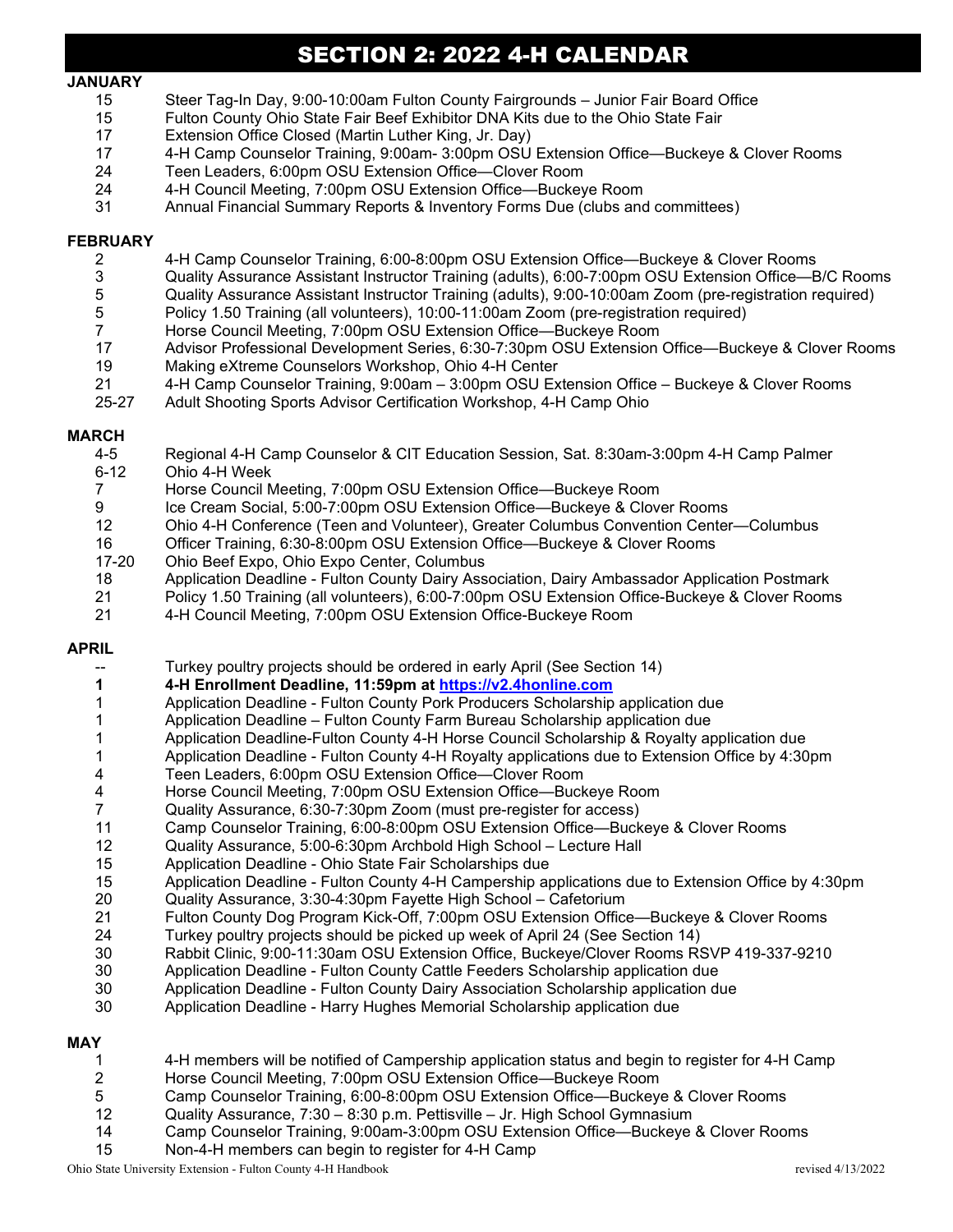# SECTION 2: 2022 4-H CALENDAR (CONTINUED)

- 16 Teen Leaders, 6:00pm OSU Extension Office—Clover Room
- 16 4-H Council Meeting, 7:00pm OSU Extension Office Buckeye Room
- 24 4-H Royalty Interviews (4-H K/Q, Poultry, Dog, Lamb, Rabbit, Caprine, Horse), 6:00pm OSU Extension Office
- 26 Quality Assurance, 6:30-7:30pm OSU Extension Office Buckeye/Clover Rooms
- 30 Extension Office Closed (Memorial Day)

### **JUNE**

- Pen of 3 broilers poultry should be ordered in June (See Section 14)
- 1 Deadline All feeder calves, sheep, dairy cattle, horses, rabbits (breed, roaster, mother doe for fryers), goats, hogs, llamas, ducks, geese, and dogs must be in the 4-H member's possession
- 1 Deadline All Quality Assurance done within clubs must be submitted to Extension Office
- 1 Deadline To drop 4-H Project
- 1 Deadline Self-Determined project outlines due to Extension Office
- 1 Deadline Youth enrollment not accepted after June 1st
- 1 Deadline All 4-H members with a horse project must submit a copy of their horse registration or a picture and written description to be kept on file at the OSU Extension Office.
- 1 Deadline All species animal lease paperwork due
- 1-5 State 4-H Leadership Camp, 4-H Camp Ohio<br>2 4-H Camp Counselor Work Session, 5:00-8:0
- 2 4-H Camp Counselor Work Session, 5:00-8:00pm OSU Extension Office Buckeye & Clover Rooms
- 4 Roaster Rabbit Tattooing, 8:00-11:00am Fulton County Fairgrounds<br>4 Market Goat Tattooing, 9:00am-12:00pm Noon Fulton County Fairgre
- 4 Market Goat Tattooing, 9:00am-12:00pm Noon Fulton County Fairgrounds
- 4 Tag-In Day for Feeder Calves & Hogs (9:00am-12:00pm), Market Sheep (12:00-2:00pm), Fairgrounds
- 6 Camp Counselor Work Session, 5:00-8:00pm OSU Extension Office—Buckeye & Clover Rooms
- 6 4-H Camp Orientation, 7:00pm Zoom (required for all first-time campers, encouraged for all others)
- Horse Council Meeting, 7:00pm Fulton County Fairgrounds and Pony Measurement
- 6 All ponies and miniature equine without a permanent Fulton County 4-H Measurement Card will be measured on the first Monday of June, at the Fulton County Fairgrounds, 7:00-8:00pm. This will become a permanent measurement for ponies and miniature equine seven years of age and older.
- 9-13 Fulton County 4-H Camp, 4-H Camp Palmer
- 11 PAS State Fair Qualifying Horse Show, 9:00am Fulton County Fairgrounds—Osthimer Arena
- Camp Canopy, FFA Camp Muskingum
- 16 Camp Counselor Post-Camp Wrap-Up Meeting, 6:00pm OSU Extension Office-Buckeye & Clover Rooms
- 19 Deadline Ohio State Fair Livestock, Rabbit, Poultry, Dog Entries due in Columbus
- Citizenship Washington Focus, Washington, D.C.
- 20 Extension Office Closed (Juneteenth Observed)
- 29 Still Project Mock Judging, 6:00-7:30pm OSU Extension Office—Buckeye & Clover Rooms

## **JULY**

- 1 Blue Ribbon Online Entry system opens for Fulton County Junior Fair entries
- 1 Ohio Youth Skill-A-Thon registration deadline
- 4 Extension Office Closed (Fourth of July)
- 6 Deadline Ohio State Fair Horse entries due online by 1:00pm
- 7 Teen Leaders, 6:00pm OSU Extension Office—Buckeye Room
- First set of vaccinations for feeder calves to be given week of July 10
- 11 Horse Council Meeting, 7:00pm OSU Extension Office—Buckeye Room
- 4-H Still Project Judging, OSU Extension Office—Buckeye & Clover Rooms (Specific project area judging dates in this handbook. Make-up judging during any regular judging day or by appointment.)
- 15-19 Ohio 4-H Sea Camp, Kelley's Island 4-H Camp
- 17 Pre-ordered pen of 3 broilers poultry should be picked up week of July 17 (See Section 14)
- 18-20 State Fair Representative packet pick-up, 8:30am-4:30pm OSU Extension Office
- 18-22 Ohio State Fair Junior Horse Show, Ohio State Fairgrounds
- 25 4-H Council Meeting, 7:00pm OSU Extension Office—Buckeye Room
- 25 Advisor Professional Development Series, 6:00-7:00pm & 7:00-8:00pm OSU Extension Office-B/C Rooms

## **JULY 27 – AUGUST 7 OHIO STATE FAIR (See "State Fair Info" for specific 4-H**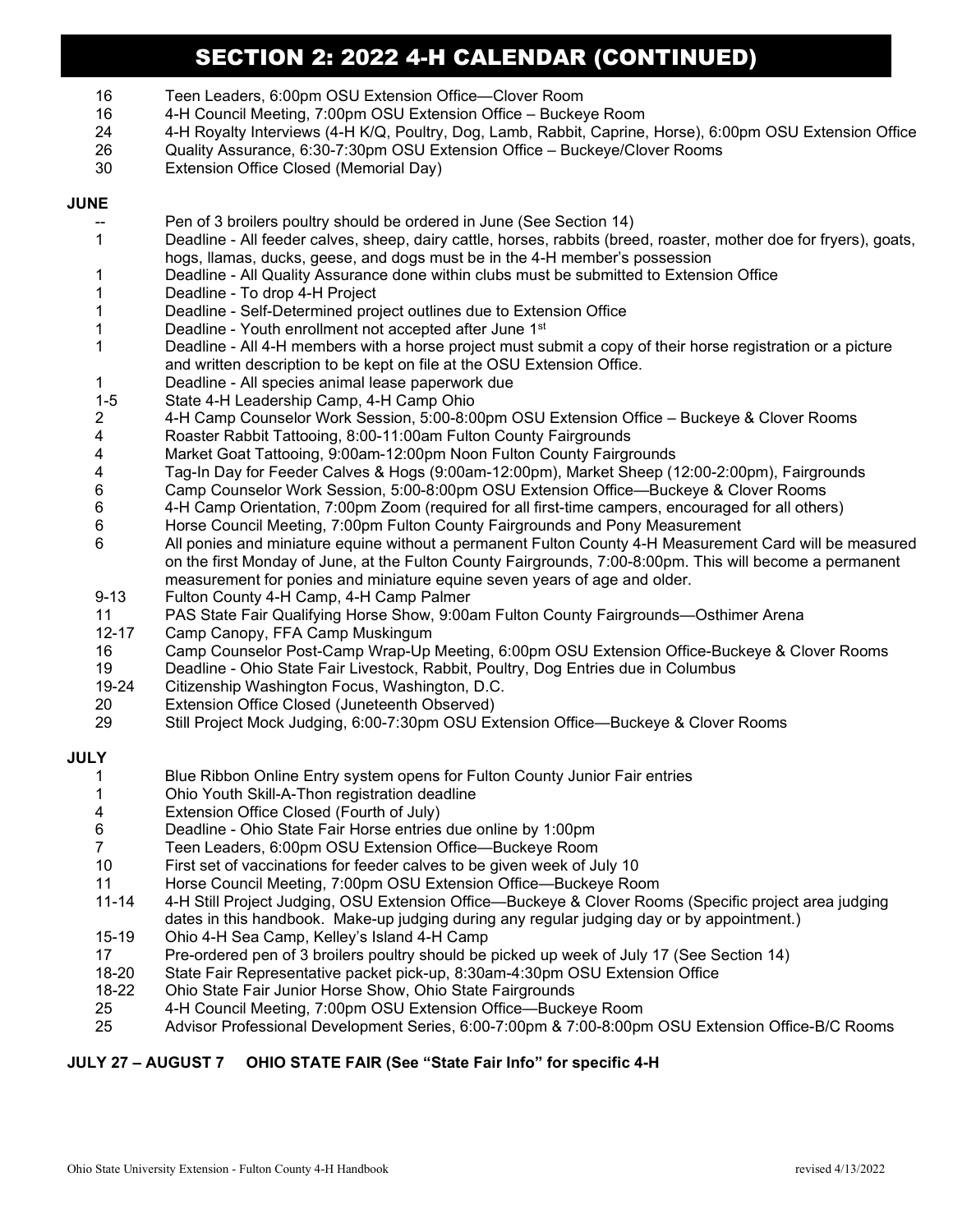# SECTION 2: 2022 4-H CALENDAR (CONTINUED)

## **AUGUST**

 1 Junior Fair Entries are due by August 1st and are required via "Blue Ribbon Fair Online" for **ALL ANIMALS** to exhibit at the Fulton County Fair. Registration is open July 1, 2022 at 12:00am-August 1, 2022 at 11:59pm (EST). **LATE ENTRIES ONLY ACCEPTED UNTIL AUGUST 5th BY 4:30PM AT THE EXTENSION OFFICE**

**WITH A \$20 LATE FEE.** The online link and instructions will be under the "Junior Fair Entries" section of our website [here.](https://fulton.osu.edu/program-areas/4-h-youth-development/junior-fair-forms) Please read and follow all instructions before starting and completing your online entry.

- 1 Deadline Jr. Fair Booth Request due to OSU Extension Office
- 1 Dog Project ID and Vaccination Form due to OSU Extension
- 1 Begin livestock interview grading for fair eligibility<br>1 Horse Council. 7:00pm OSU Extension Office—B
- 1 Horse Council, 7:00pm OSU Extension Office—Buckeye Room<br>6 Market Rabbit Fryer Tattooing, 8:00-10:00am Fairgrounds—Rak
- 6 Market Rabbit Fryer Tattooing, 8:00-10:00am Fairgrounds—Rabbit Barn (Must bring mother doe)
- 6 Pullorum Testing, 8:00-10:00am Fairgrounds—Poultry Barn (See Section 14)
- 7 Fulton County Dog Fun Match, 1:00pm Fulton County Fairgrounds—Sale Arena
- 7 Second set of vaccinations for feeder calf to be given week of August 7
- 11 Advisor Professional Development Series, 6:30-7:30pm OSU Extension Office—Buckeye & Clover Rooms<br>12 Application Deadline State 4-H Teen Leadership Council applications due to State 4-H Office
- 12 Application Deadline State 4-H Teen Leadership Council applications due to State 4-H Office
- 13 All Species Skill-A-Thons (except horses), 9:00am-12:00pm Noon Fairgrounds (Large Animals, Spangler Arena; Small Animals, Sale Arena)
- 30 4-H Booth Set-Up, 5:00-9:00pm Jr. Fair Building
- 31 4-H Booth Set-Up, 5:00-9:00pm Jr. Fair Building

#### **SEPTEMBER**

- 1 4-H Booth Set-Up, 12:00pm Noon-9:00pm Jr. Fair Building
- 1 Rabbit Poster Contest at Fulton County Fair, submit during weigh-in
- Poultry Poster Contest at Fulton County Fair, submit during weigh-in
- 1 **Move all livestock projects into Fulton County Fair, 12:00pm Noon-8:00pm Weigh-In**
- **2-8 FULTON COUNTY FAIR**<br>5 Extension Office Closed (
- Extension Office Closed (Labor Day)
- 5 Horse Council Meeting, 8:00am Fulton County Fairgrounds Horse entry booth trailer
- 7-8 Extension Office Closed (Working Fulton County Junior Fair Livestock Sales)
- 8 **4-H & FFA projects to be removed from the Jr. Fair Building. Projects may not be removed before 5:00pm.** All projects must be removed by 9:00pm.
- 15 Application Deadline Ohio 4-H Health Heroes applications due to State 4-H Office
- 26 Deadline Outstanding 4-H Members and Community Service Club lists due to OSU Extension Office
- 26 Deadline Officer books for Outstanding Record Keeping Contest due to Extension Office.
- Secretary, Treasurer, Historian/Club Scrapbook Officer<br>26 Deadline 4-H club grade sheets due to Extension Offic
- Deadline 4-H club grade sheets due to Extension Office
- 26 Teen Leaders, 6:00pm OSU Extension Office—Clover Room
- 26 4-H Council Meeting, 7:00pm OSU Extension Office—Buckeye Room
- 27-Oct 23Quarter Horse Congress, Ohio State Fairgrounds

# **OCTOBER**

- 2 4-H Camp Palmer 75<sup>th</sup> Anniversary Celebration, Details TBA<br>2 National 4-H Dairy Conference, Madison, Wisconsin
- National 4-H Dairy Conference, Madison, Wisconsin
- 2-8 National 4-H Week
- 3 Horse Council Meeting, 7:00pm OSU Extension Office—Buckeye Room
- 5-16 Fall 2022 Tractor Supply Company 4-H Paper Clover Campaign
- 18 Advisor Professional Development Series, 6:00-7:00pm & 7:00-8:00pm OSU Extension Office-B/C Rooms<br>21 Deadline 2022 Rate of Gain and Carcass Contest Registration, runs from mid-October to mid-April
- 21 Deadline 2022 Rate of Gain and Carcass Contest Registration, runs from mid-October to mid-April
- 26 Fulton County 4-H Fall Kick-Off Meeting, 6:30-8:00pm OSU Extension Office—Buckeye & Clover Rooms

#### **NOVEMBER**

- 6 Advisor Banquet, 6:00pm OSU Extension Office—Buckeye & Clover Rooms
- 7 Horse Council Meeting, 7:00pm OSU Extension Office—Buckeye Room
- Livestock Sale Committee, 7:00pm OSU Extension Office-Buckeye Room
- 11 Extension Office Closed (Veteran's Day)
- 
- 17 Teen Leaders Social Event, Details TBD<br>24-25 Extension Office Closed (Thanksgiving a 24-25 Extension Office Closed (Thanksgiving and Columbus Day Observed)<br>25-29 National 4-H Youth Congress, Atlanta, Georgia
- National 4-H Youth Congress, Atlanta, Georgia
- 30 Deadline 4-H Council Photography Contest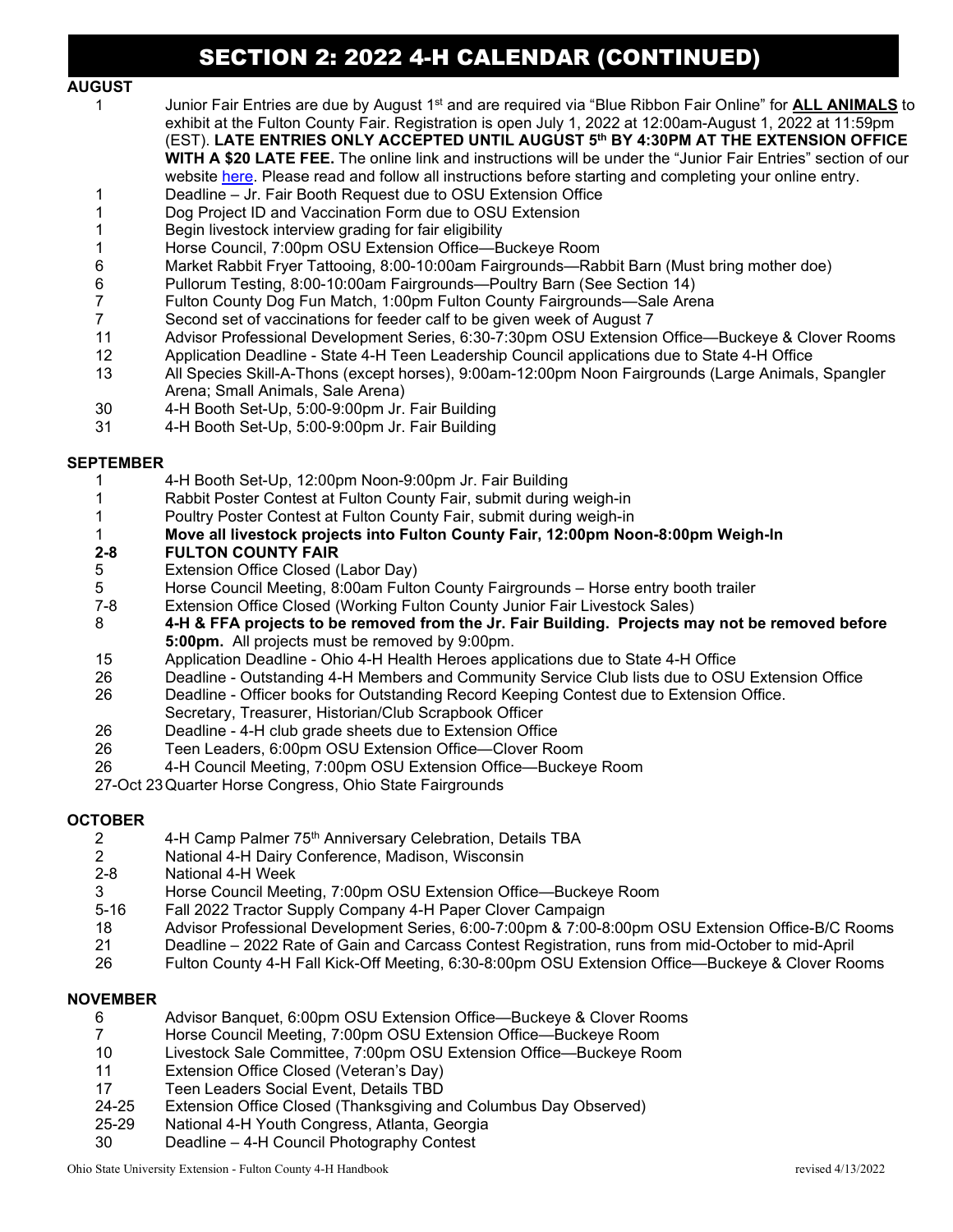#### **DECEMBER**

- 1 Application Deadline Fulton County 4-H Scholarship Applications due to Extension Office by 4:30pm
- 4 Camp Counselor Interviews, 6:00-8:00pm OSU Extension Office
- 5-6 Older Youth Opportunity Interviews, 5:00-8:00pm OSU Extension Office
- 15 Advisor Professional Development Series, 6:30-7:30pm OSU Extension Office-Buckeye & Clover Rooms
- 23 Extension Office Closed (President's Day Observed)<br>26 Extension Office Closed (Christmas Observed)
- Extension Office Closed (Christmas Observed)

# SECTION 2: STATE FAIR INFORMATION

**Ohio State Fair Livestock, Poultry, Rabbit, and Dog Entries are due June 19.** Entries should be completed online. Ohio State Junior Fair Exhibitor books are available online at [www.ohiostatefair.com.](http://www.ohiostatefair.com/) State Fair books for the public will be available 1.) at Toledo area AAA agencies and Kroger stores; 2) at the state fair website, beginning May 1, [www.ohiostatefair.com](http://www.ohiostatefair.com/) or www.ohioexpocenter.com; and 3) by calling 888-OHO-EXPO.

Livestock 4-H projects can be entered directly in Ohio State Junior Fair classes; however, members **must** be enrolled in the same 4-H project on the county level as the state entry. In other project areas, designated 4-H project class winners are selected competitively at the pre-fair judging to represent Fulton County at the Ohio State Junior Fair 4-H still projects and horse judging.

#### **NOTE: Dates for the specific project areas listed below will be available in May from the state fair website. In 2019 the following project days were together and are represented in general chronological order.**

Health and Safety Skit and Speaking Contest, Health Day, Quilt Day Home Decorating and Design Day, Family Life Day – Child Development & Genealogy, Creative Arts Day 1 Engineering – Welding Day, Companion Animal Day 1 Engineering – Excitement Day, STEM Day, Photography Day International Day, Leadership Day, Workforce Preparation Day Woodworking Day Clothing Days, Food and Nutrition Days, Creative Arts Day 2 (including cake decorating) Companion Animal Day 2 Communications Days Shooting Sports Public Speaking and Demonstration Contest, Natural Resources Day 1, Engineering – Tractor Day Natural Resources Day 2 Self-Determined Project Day